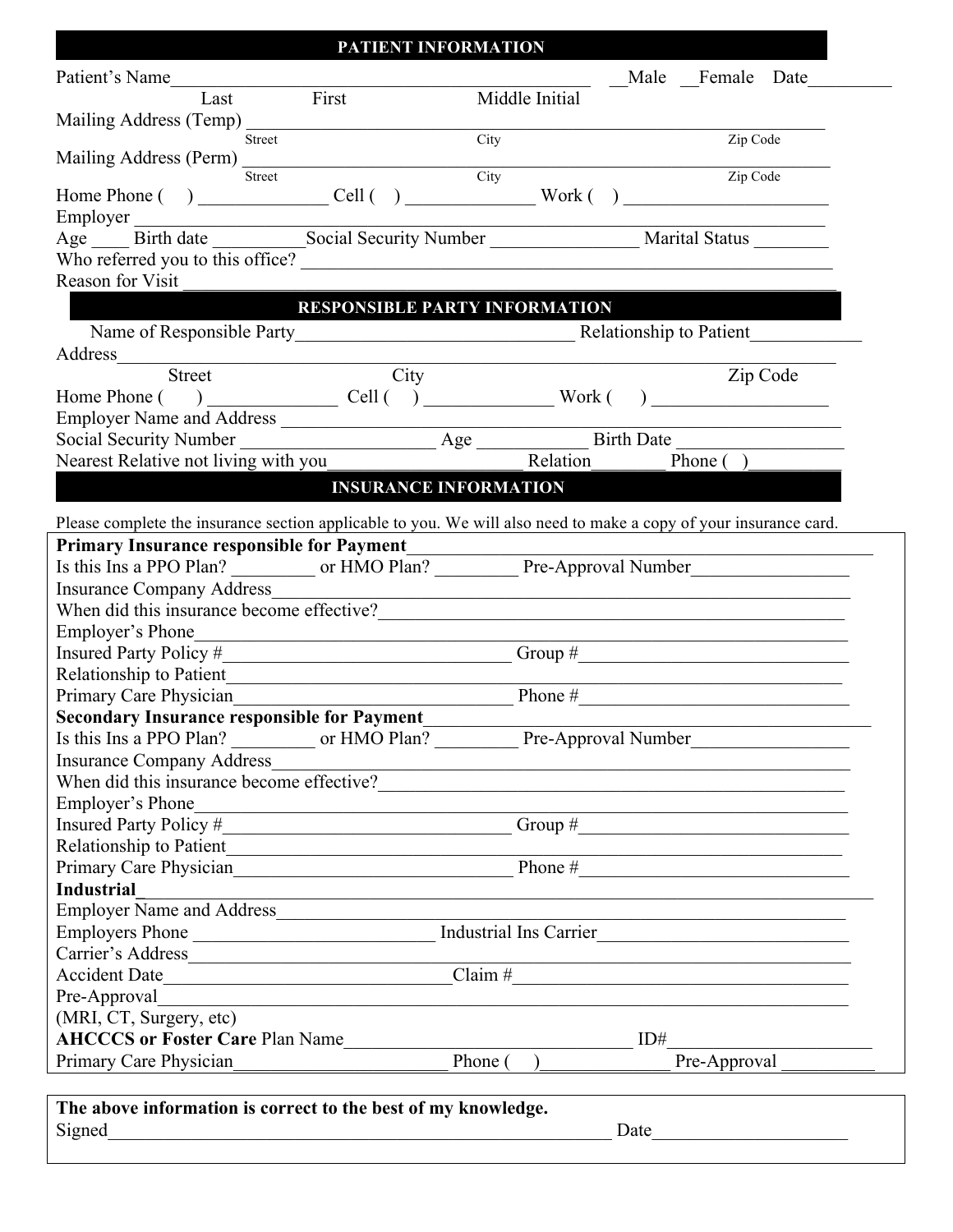# **Please read the following Authorization and sign at the bottom.**

I authorize my holder of medical or other information about me to release to the Social Security Administration, or its intermediaries or carriers, or my private insurance carrier, any information needed for this or a related claim. I permit a copy of the authorization to be used in place of the original and request payment of medical insurance benefits either to myself or to the party who accepts assignment. I authorize the doctor to bill all services and allow my insurance carrier to issue indemnity payments directly to the physician. I understand that any services not covered by insurance are the responsibility of the responsible party.

| Signature of Patient                                                                             | Date | Signature of Responsible Party                                                | Date |
|--------------------------------------------------------------------------------------------------|------|-------------------------------------------------------------------------------|------|
|                                                                                                  |      | <b>Medical History</b>                                                        |      |
| Name of Patient                                                                                  |      |                                                                               |      |
|                                                                                                  |      | Please describe the main reason for your visit.                               |      |
| Which side is affected? Right Left Both (Please circle appropriate answer.)<br>Height Weight Age |      |                                                                               |      |
| Did your problem occur as a result of an accident or injury? Yes No                              |      |                                                                               |      |
|                                                                                                  |      | Date of Injury/ or when problem started? Did the injury occur at work? Yes No |      |
| What is your occupation?                                                                         |      |                                                                               |      |
| Are you right or left handed?                                                                    |      | Drug Allergies:                                                               |      |

### **Have you ever been diagnosed with any of the following medical problems?**

|                              | <b>YES</b> | N <sub>O</sub> | <b>DETAILS</b> |
|------------------------------|------------|----------------|----------------|
| <b>HIGH BLOOD PRESSURE</b>   |            |                |                |
| <b>DIABETES</b>              |            |                |                |
| RHEUMATOID ARTHRITIS         |            |                |                |
| DEGENERATIVE ARTHRITIS       |            |                |                |
| <b>CANCER</b>                |            |                |                |
| <b>EYE DISEASE</b>           |            |                |                |
| EAR, NOSE, OR THROAT DISEASE |            |                |                |
| <b>LUNG DISEASE</b>          |            |                |                |
| <b>ASTHMA</b>                |            |                |                |
| <b>EMPHYSEMA</b>             |            |                |                |
| <b>THYROID DISEASE</b>       |            |                |                |
| <b>HEART DISEASE</b>         |            |                |                |
| HAVE YOU HAD A HEART ATTACK? |            |                |                |
| DO YOU HAVE CHEST PAIN?      |            |                |                |